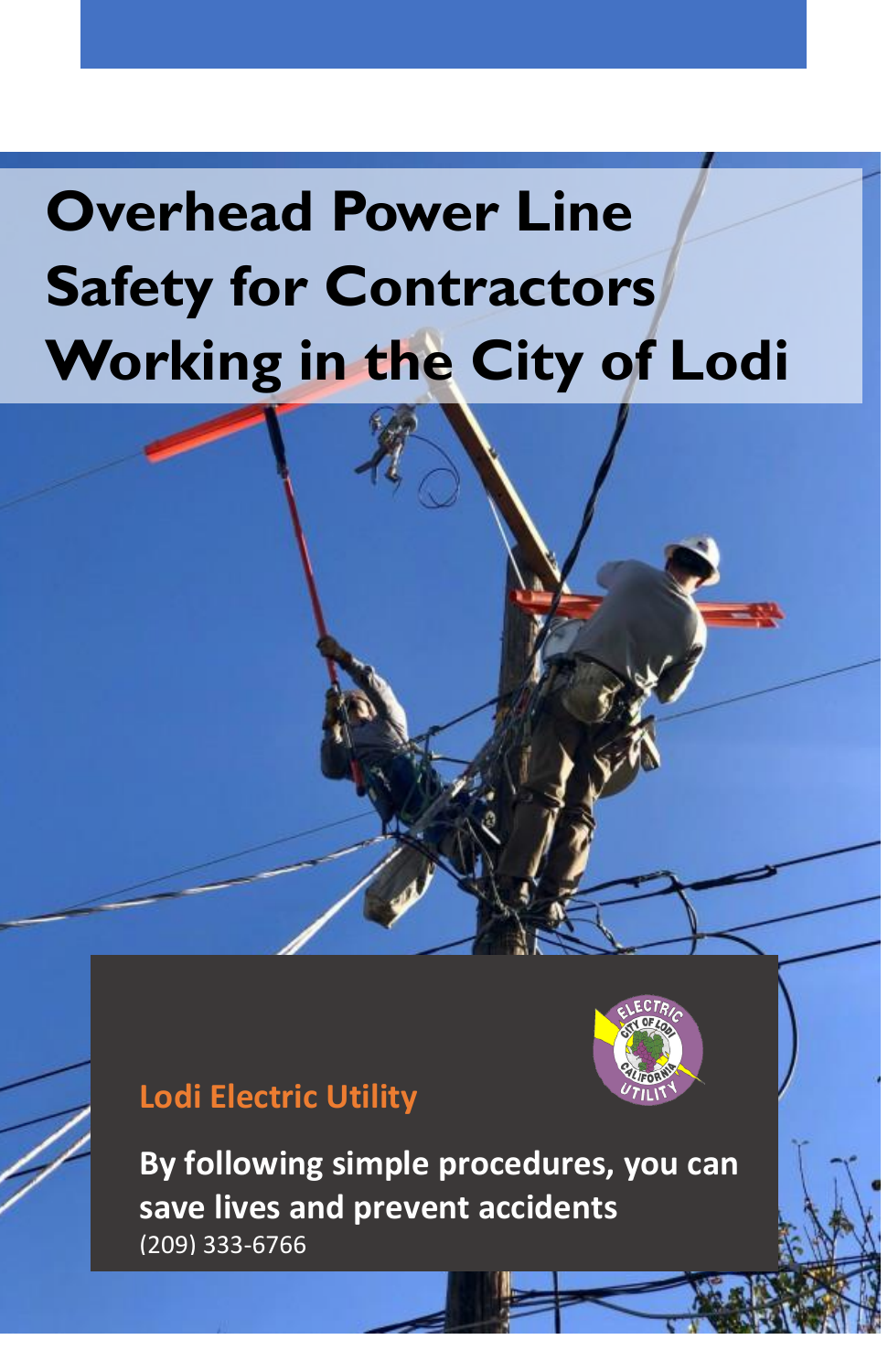#### **Working Safely**

As a contractor, before you can even break ground on a construction project, you have a lot of up front work to accomplish. This booklet provides information that will assist you in your job planning and construction phases, along with information about safety precautions, on-site supervision, safe monitoring of heavy equipment operators and crane operators. Lodi Electric is willing to be your partner when it comes to working safely around utility installations near your construction project. Working together, we can save lives and prevent accidents.



#### **Overhead Utilities**

*Blinding sunlight struck Jim's eyes as he surveyed the project site. Only a few power lines were overhead. Easily avoidable, thought Jim, as his crew began to gather around. "It's going to be a nice day", said one workman, as the crane slowly moved into place, its boom swinging too high and far to the right. "Hey, watch the boom!" yelled Jim, waving his hands at the crane operator. Startled, the crane operator strained to hear him over the engine's drone. "What?" Then he saw it, just before the boom struck the lines. Sparks flew as the operator jumped from the cab to the ground. Everyone scattered. "Watch it, the area's energized with electricity, shouted Jim, warning his crew. That's when Jim saw his crane operator on the ground. He's hurt," shouted a co-worker.*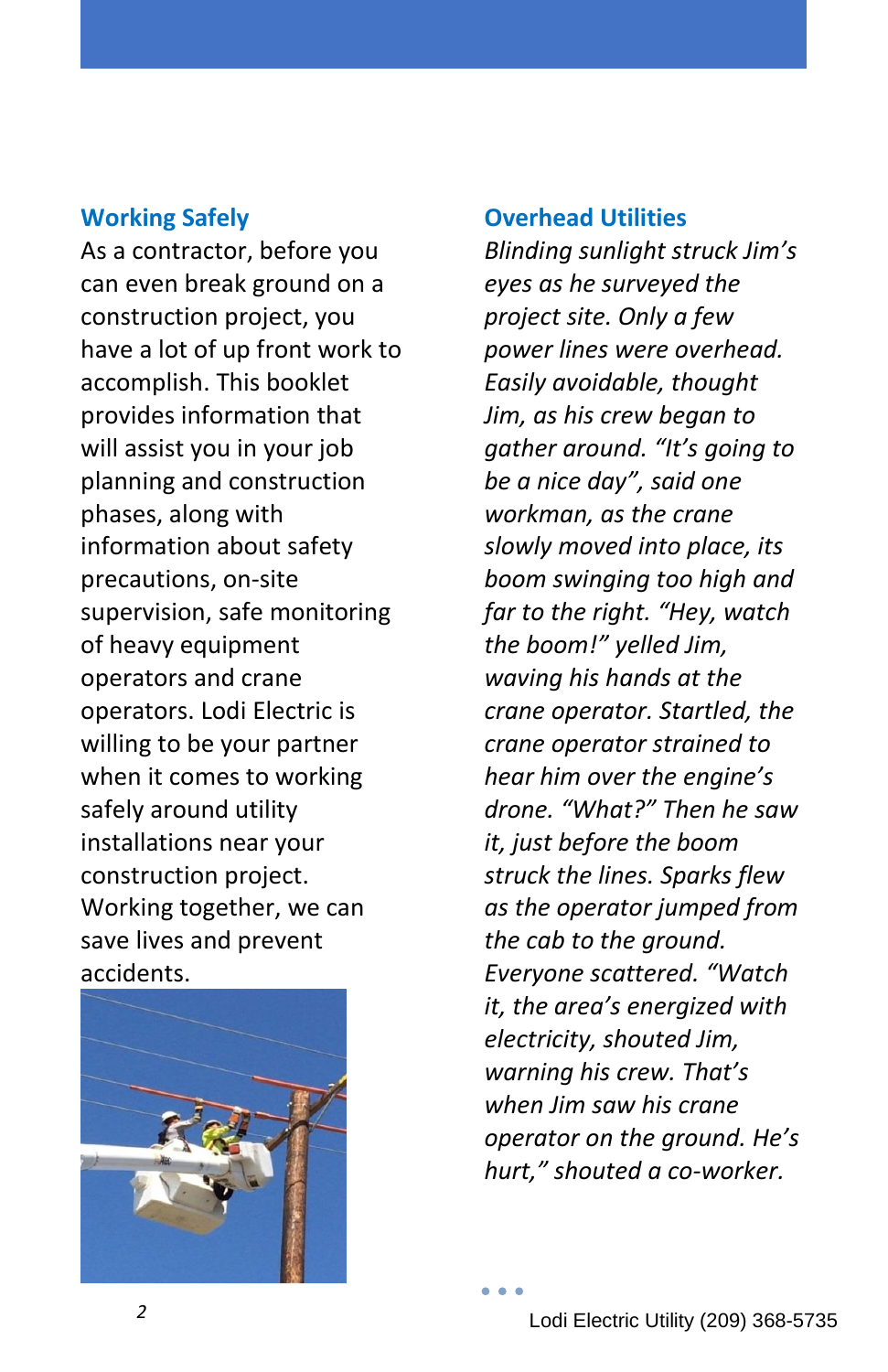## **What could have been done to prevent this accident?**

Electrical contacts are among the most frequently repeated of all construction accidents, and many involve equipment contacting overhead electrical power lines, such as cranes. In fact, power line contact is the largest single cause of fatalities associated with cranes. If correct safety procedures are actively practiced, these incidents can be avoided.

When operating any type of high-lift or heavy equipment near power lines, or electrical equipment, it is important to exercise extreme caution and adhere to safe equipment operation guidelines. Do not allow any part of machinery or equipment to come within the allowable approach distance of power lines (see table A). Not only does that violate the Occupational Safety and Health Administration (OSHA) rule, section 1926.600, but it also

is dangerous for the operator and other employees in the area.

When working near any overhead power line, keep a 10-foot circle of safety between you, your equipment and the line. Practice the 10-foot safety rule and be safe. For crane operations reference the Crane Procedures section of this pamphlet.

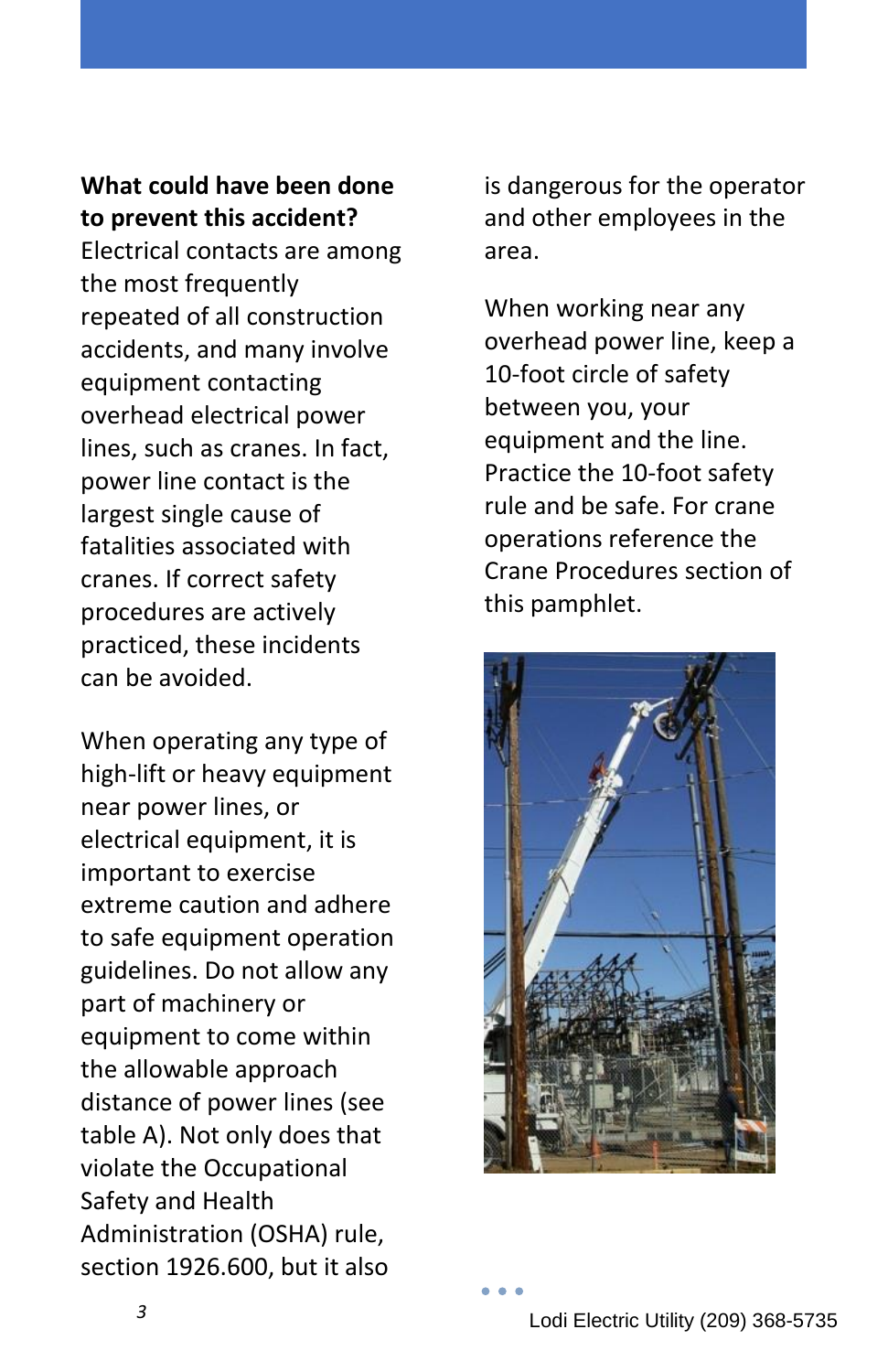## **Safety Considerations**

Electricity will flow through any metal or other conducting material touching energized lines, even wood. When machinery, equipment, or materials contact electrical lines, all conductive parts become energized and are dangerous.

Electric lines can break or burn, in two, causing the energized line to fall onto communication wires, fences, or other objects. These, in turn, may become energized and dangerous.

Only trained personnel using special tools and personal protective equipment (PPE) can work around high voltage. These tools and equipment are regularly maintained, tested, and inspected.

Please notify us of any incident involving contact with an energized Lodi Electric power lines so we may inspect the site, make



the appropriate repairs, and avoid future problems or damage. Other local utilities or government agencies may also need to be notified.

If contact occurs, completely inspect the machine for possible damage. Wire rope should be replaced if it touches a power line since the arc is usually of sufficient high temperature to either weld or badly damage the wires.

## **Pre-Job Planning**

During the pre-job planning phase – after your first site survey is made – plans should be developed for working around any energized electric lines. Overhead power lines can be a hazard in any construction project, whenever any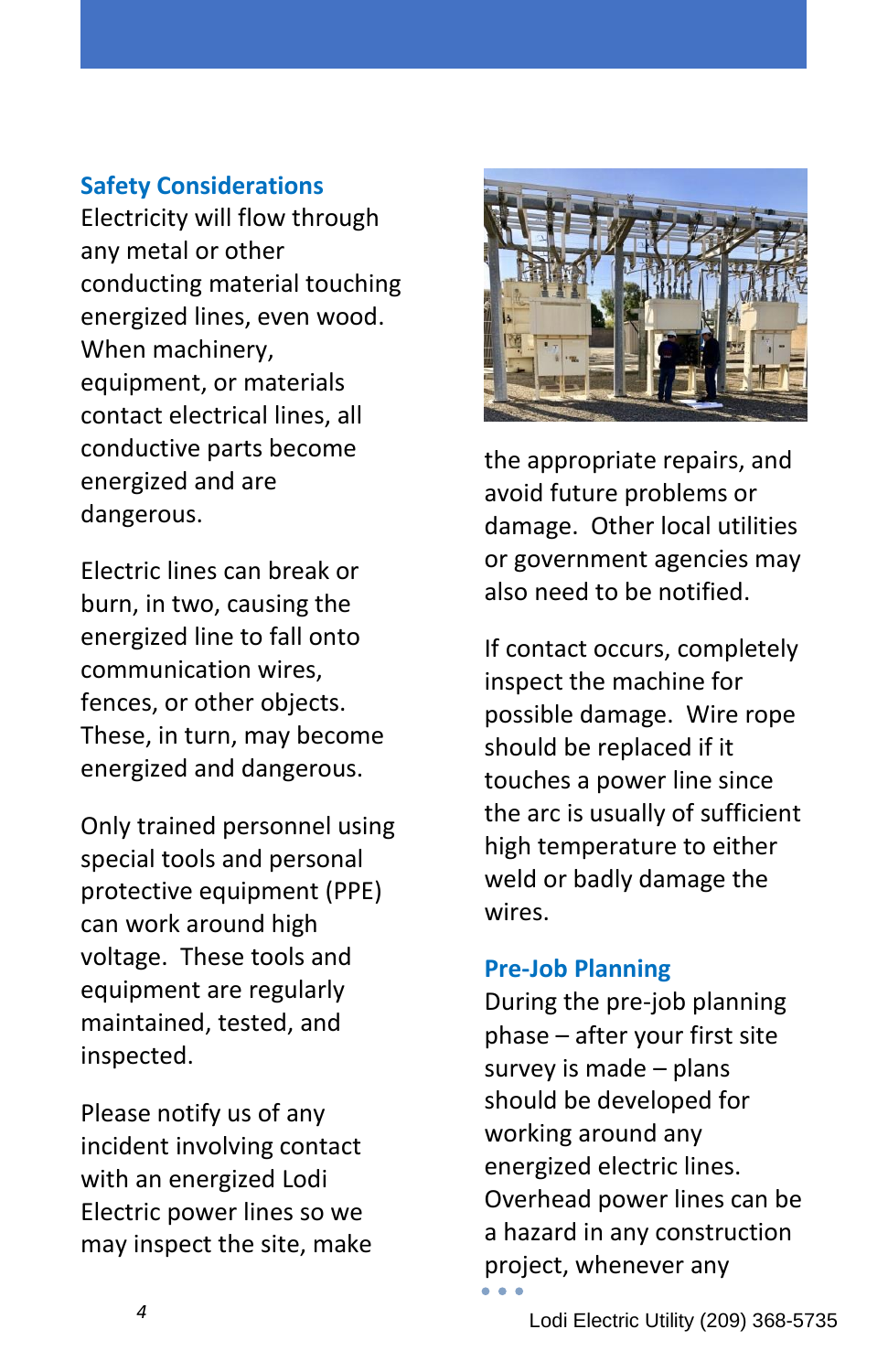conductive objects are raised into the air, such as when guying towers or structures, moving houses, installing TV antennas, constructing a scaffold or tower, or operating cranes and high-lift equipment. Take care of any safety concerns prior to the start of work or the arrival of any heavy equipment to prevent accidents and avoid job delays. Don't take chances with your safety.



## **Safety Precautions**

• Post warning signs prominently on all cranes or high lift equipment to effectively keep job personnel on the alert for accidental electrical contact and what to do in an emergency.

 Do not stockpile, load, or unload any material near, underneath power lines.

 Do not locate access roads or ramps near, underneath power lines.

• Treat all power lines energized until confirmed by a utility employee they are de-energized.

**• Exercise caution when** working near overhead lines that have long spans between poles. Wind can make them swing laterally. Ice buildup causes sagging.

## **Site Supervision**

When power lines are present near the work area, the person in charge of the job site is responsible for the safety of the general public, equipment, and personnel. Contractors should establish and enforce the following to prevent contact and accidents:

 Let employees and subcontractors know the absolute limit of approach –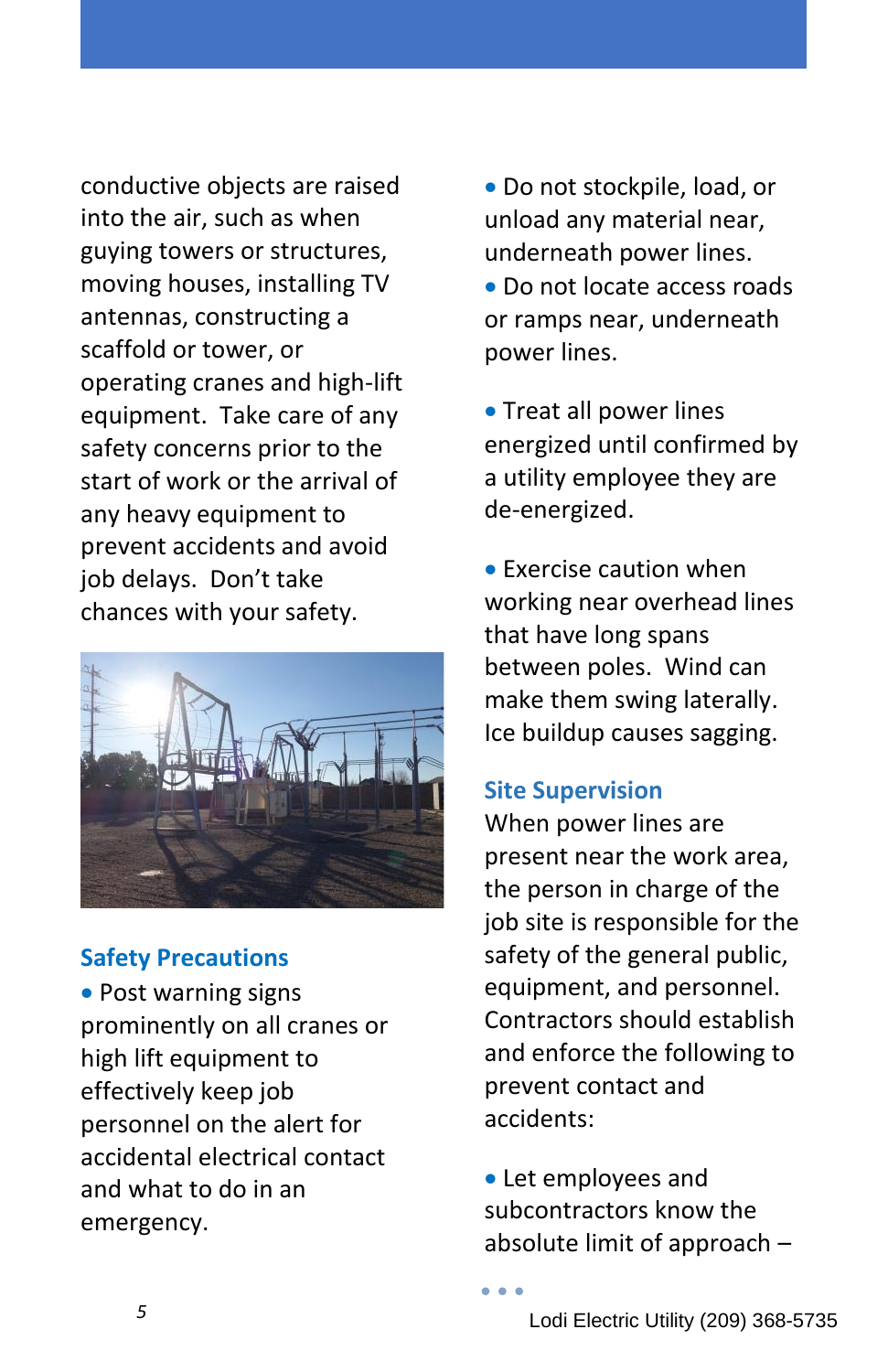the area surrounding every energized electrical power line.

• Choose operating locations to maintain maximum clearances from power lines.

• Do not, under any circumstances, move any crane boom, high-lift equipment, or load line into this area. All commercialcage type boom guards, insulating links, and proximity warning devices have limitations; utilize these devices with extreme caution.

#### **General Equipment**

For all equipment (except cranes), the following clearances need to be in place for "unqualified" personnel.

• For voltages to ground 50kV or below – 10 feet.

• For voltages to ground over 50kV – 10 feet plus 4 inches or every 10kV over 50kV.

#### **TABLE A**

| <b>Line Voltage</b> | <b>Absolute</b><br>Limit<br>Ωf<br>Approach |
|---------------------|--------------------------------------------|
| Up to 50,000        | 10 feet                                    |
| 50,001 115,000      | 12 feet                                    |
| 115,001 to 230,000  | 16 feet                                    |
| 230,001 to 500,000  | 25 feet                                    |

## **There is no substitute for abiding by the above safety measures.**

A good rule of thumb for avoiding contact with the overhead power lines is to keep a 10-foot circle of safety between you, your equipment, and the line. Do not permit any part of your equipment, or any person working on or around it, to come within 10-feet of any power line. Serious injuries could result to you or others working near you.

If you do come in contact with an energized line refer to the "If Contact Occurs" section of this pamphlet.

#### **Spotter**

A person shall be designated to observe clearance of equipment and give timely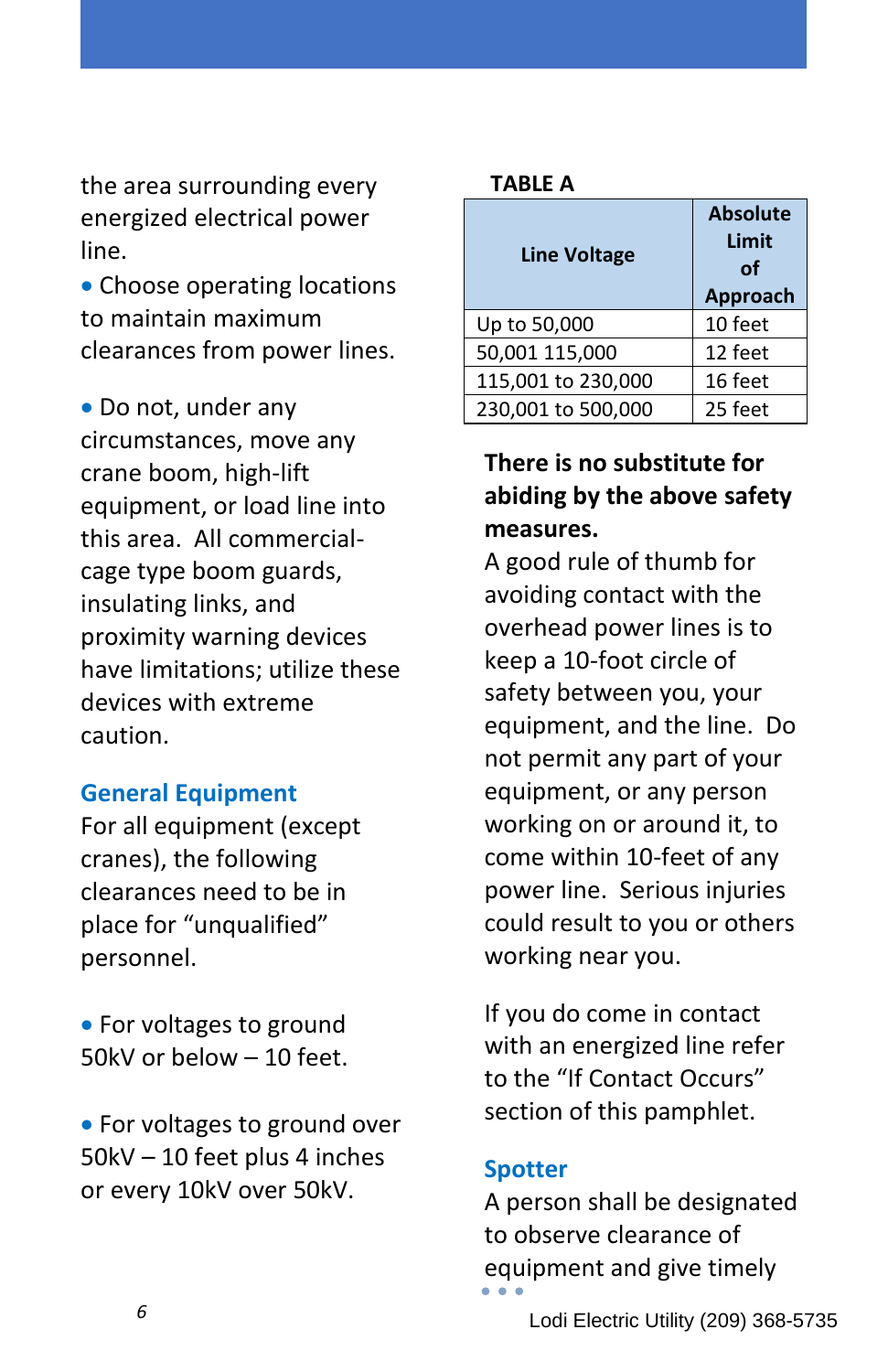warning for all operations where it is difficult for the operator to maintain the desired clearance by visual means.

Here are the safety precautions spotters should adhere to:

• Have no other duties while the equipment is working near the power line.

 Position himself or herself in full view of the operator and, if using hand signals, close enough for the signals to be seen clearly.

 Warn the operator when the machine is approaching the lines because the operator may not be able to accurately judge the distance.



elclosh.org

#### **Crane Procedures**

Preparing the job site for a crane to work in the area of power lines is crucial to working safely. The company controlling or directing the crane operation must, through their project engineer, superintendent or foreman, provide a well prepared working area for the crane. The following OSHA regulatory requirements apply to crane work. These are the responsibility of the crane operator employer:

 Perform a hazard assessment before beginning equipment operations. The hazard assessment must identify the work zone, by either:

- Demarcating boundaries and prohibiting the operator from operating equipment past those boundaries or by
- Defining the work zone as the area 360 degrees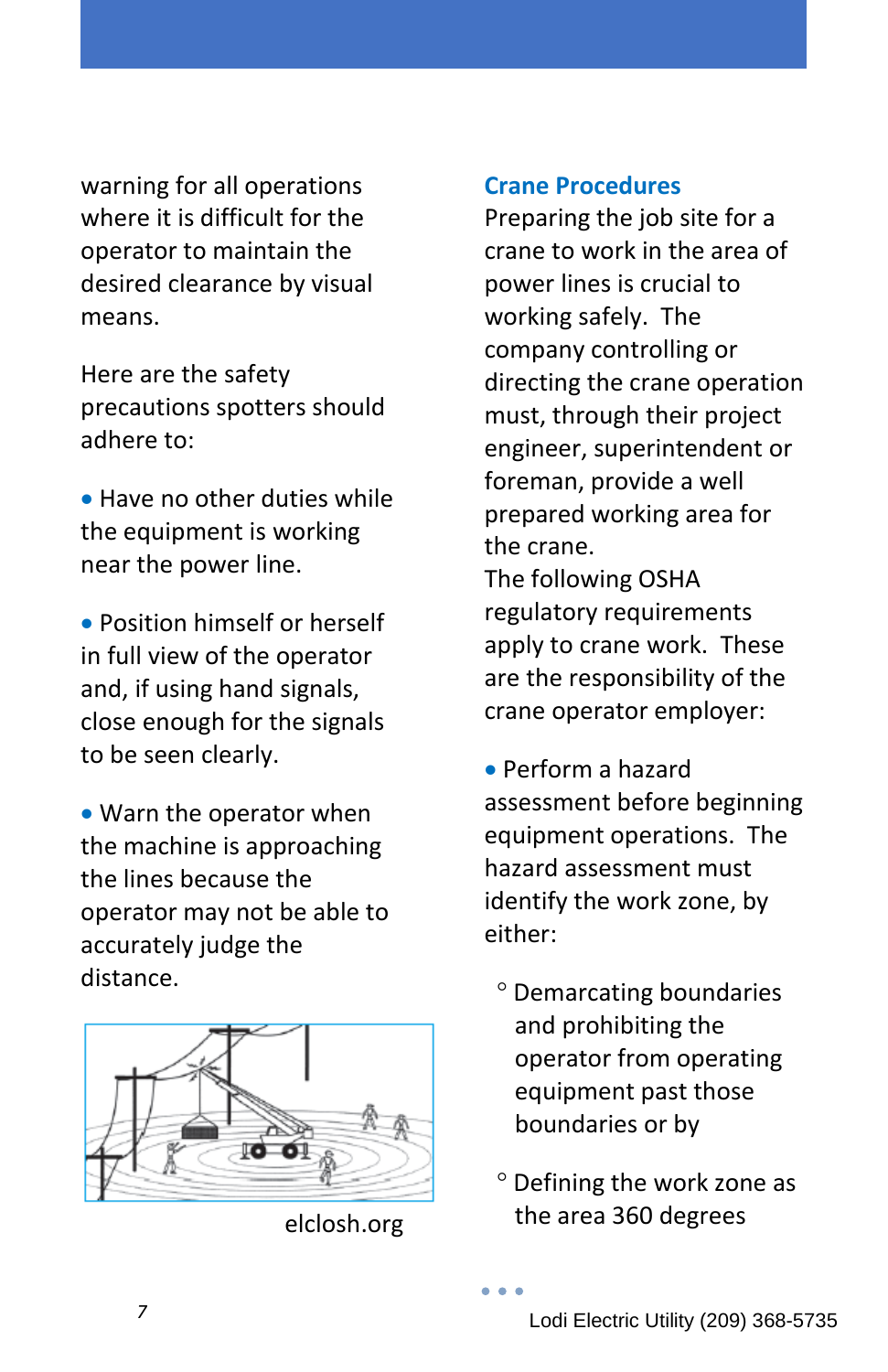around the equipment's maximum working radius.

- Determine if any of the equipment, load line, or load if operated up to the maximum working radius could get closer than following distances to a power line.
	- $^{\circ}$  Up to 350 kV = 20 feet minimum clearance

 $^{\circ}$  Over 350 kV = 50 feet minimum clearance If any part of the crane can get closer than the trigger distance (20/50 ft.) one of the following three options, specified in the OSHA Crane standard, must be followed:

 Option 1: De-energize and ground. Confirm from the utility owner/operator that the power line has been deenergized and visibly grounded at the work site.

 Crane operator employer needs to contact the utility operator to determine if the line can be de-energized.

• Option 2: 20/50 Foot Clearance – ensure that no part of the load, load line, or equipment get closer than 20/50 feet to the power line by implementing the measures specified in the OSHA Crane standard.

• Option 3: Table A Clearance – To use this option, line voltage must be followed.

Here are additional safety preparations to keep in mind when planning and conducting crane work:

• Make sure there is enough room to erect and extend the boom away from overhead power lines.

• Operating locations should be far enough away from shoring, excavations, trenches, buried utilities, foundations, etc. to eliminate risk of collapse.

• Be especially careful when moving the crane because uneven ground can cause the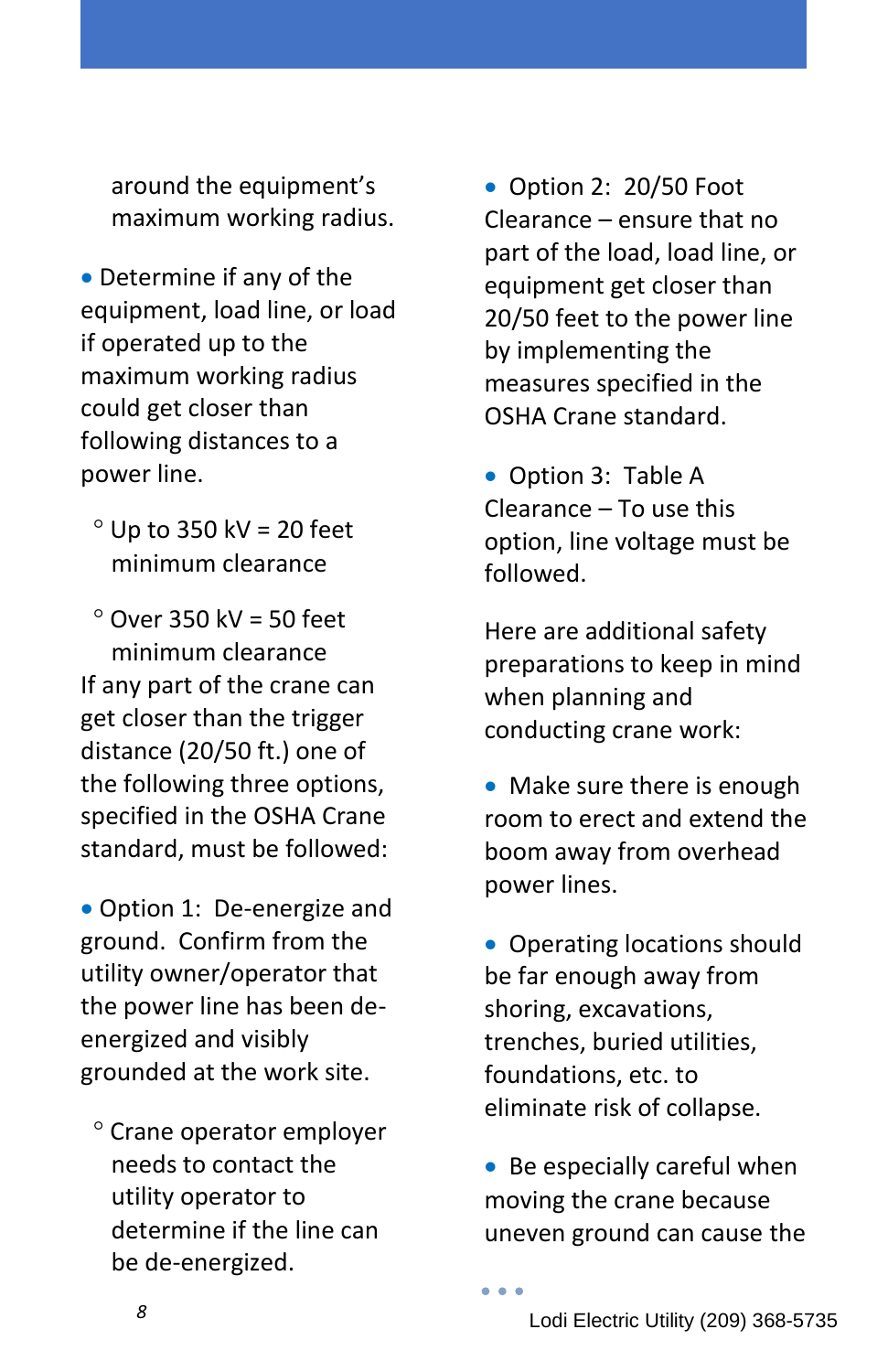boom to weave and swing into power lines.

• Whenever cranes or large equipment must repeatedly travel beneath power lines, a plainly marked route and erected "rider poles" must accompany each side of the crossing approach to ensure the equipment (crane) structure is lowered to a safe position. The routes should be located as close to the power line support tower or pole as possible in order to take advantage of the greater ground clearance.

 Notify Lodi Electric about when and where a crane will be working near power lines.

**• Treat all wires and** electrical equipment as energized until de-energized and visibly grounded by the electric utility.

 Use a qualified signalman when required by the OSHA Crane standard.

• Don't rely on grounded equipment for safety since they provide little or no protection to personnel on the ground who may touch the crane.

 Except for the operator, keep all personnel well away from the crane whenever it is working close to power lines. Don't allow anyone standing on the ground to touch the crane.

 For further information on operating near power lines contact Lodi Electric or visit [www.osha.gov](http://www.osha.gov/) and reference 29 CFR Section 1926, 1408- 1412 and 1926.600.



**Operator Training**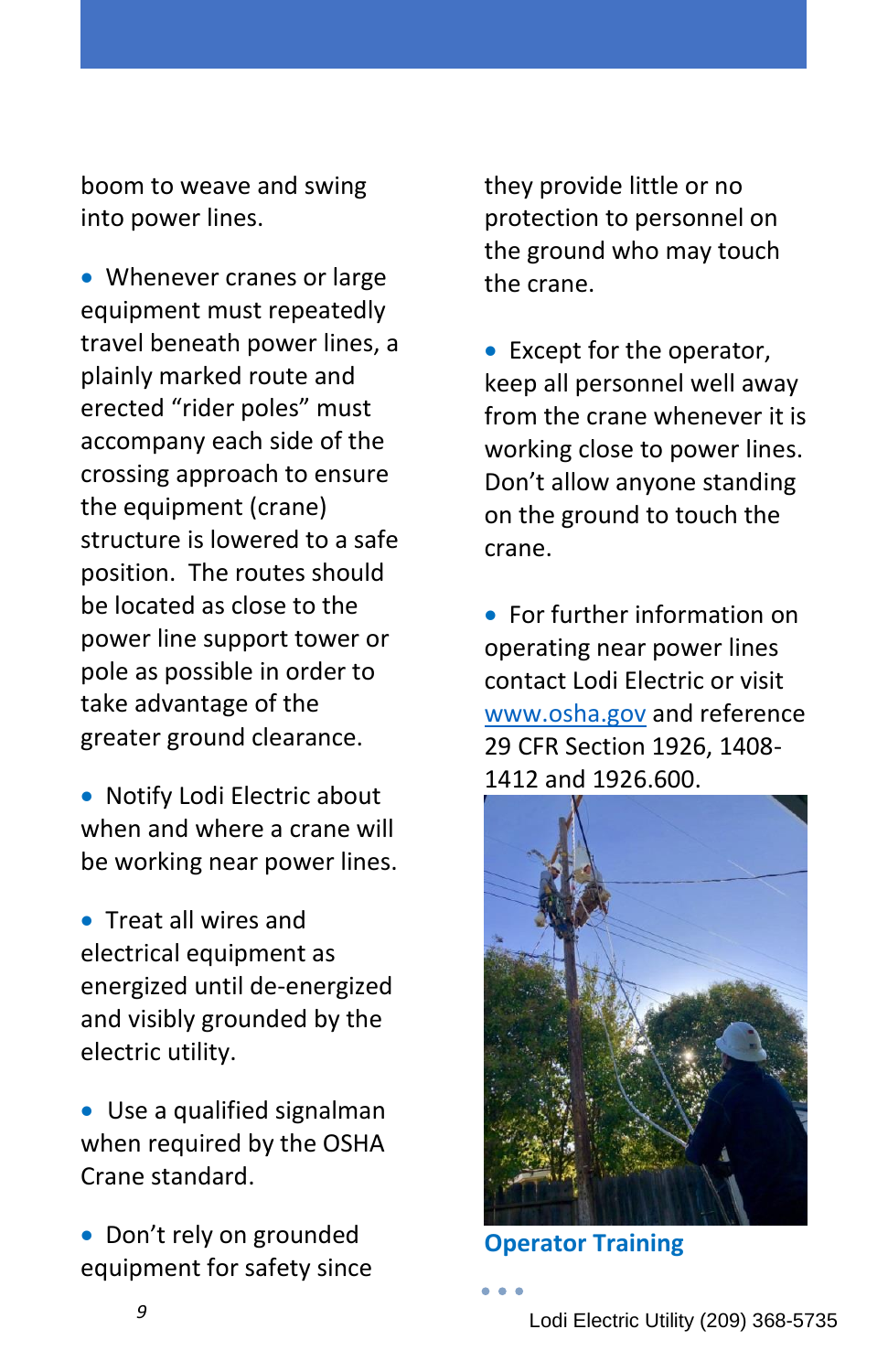Accidents can be avoided if the heavy equipment operator is trained about proper safety measures when working in the vicinity of power lines. Here are the major training points that should be covered:

• Provide adequate advance notification to the local electrical power company.

• Ensure the electric utility is fully informed about when the operations are to begin, when they are due to be completed, and when any location changes are planned.

• Before setting up or operating on any project, always locate the power lines, assess how they will affect your work and exercise extreme caution around them.

#### **If Contact Occurs**

If equipment contacts power lines and the machine or its load becomes energized, follow these safety steps:

• Call 9-1-1. For non-injury contact call Lodi Electric Utility.

**If line does not belong to** the City of Lodi we will contact the correct utility company.

• Don't panic. Advise the operator to remain in the machine's cab.

 $\bullet$  Keep everyone away from the area. The machine, the load, and the ground around it will be energized.

 Don't move toward the machine to render aid. Even a slow walk can hurt.

• The machine should be moved off and well away from the power line, if possible.

 $\bullet$  If the machine is not on fire and cannot be moved away or disentangled from the line, the operator should remain inside the machine until the power company deenergizes the circuit and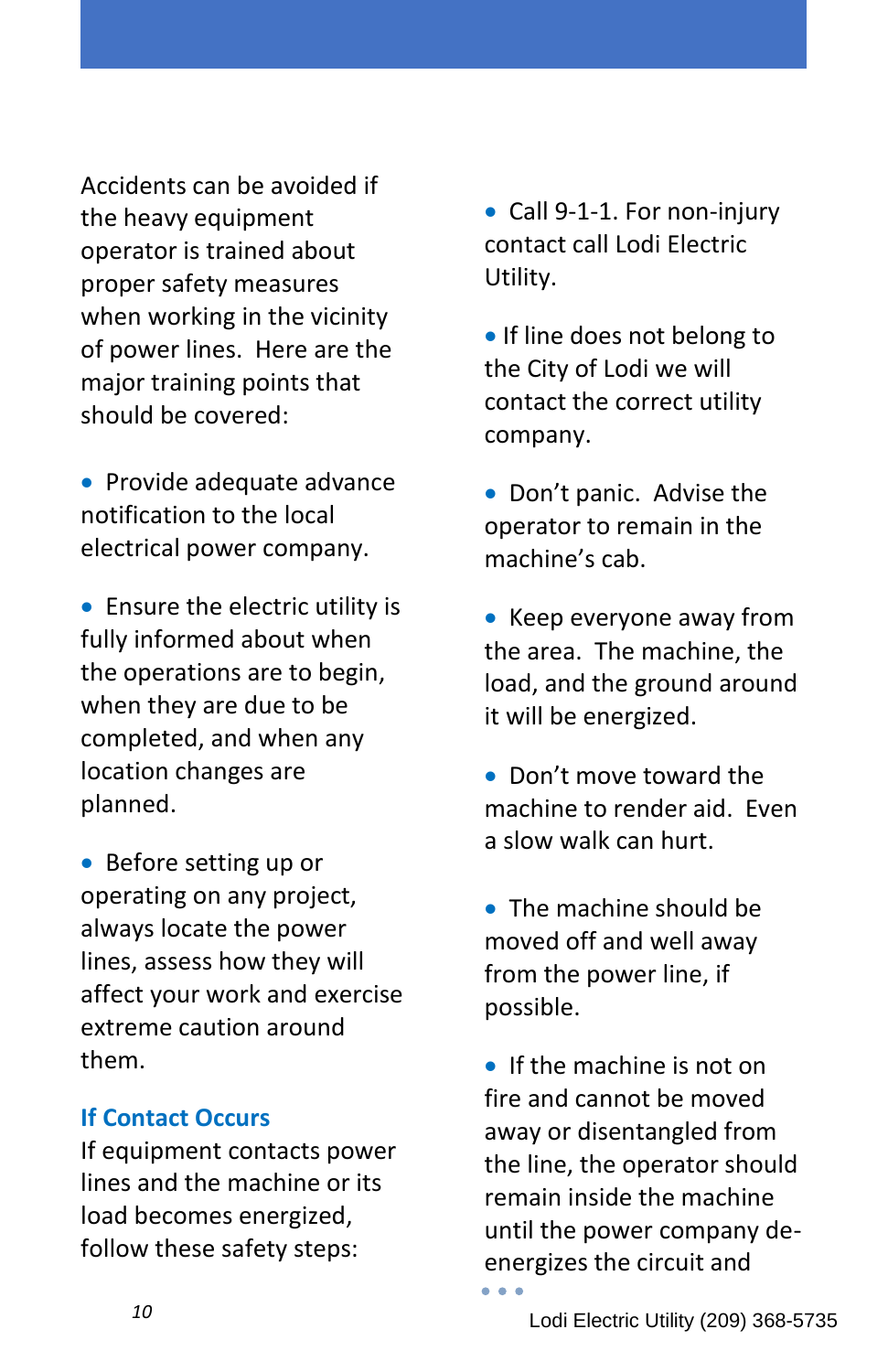confirms that conditions are safe.

If the operator must leave the machine, follow these bail-out procedures:

• DO NOT step down from the vehicle! Under no circumstances should you step down from the vehicle, allowing part of the body to be in contact with the ground while any part is touching the machine.

 JUMP CLEAR of the machine with your feet together. Because there may be hazardous voltage differential in the ground, you should jump with both feet together, maintain balance and shuffle slowly across the affected area. Do not; under any circumstances take large steps, making it possible for one foot to be in a high voltage area and the other foot to be in a lower voltage area.

• Do not touch any person who is in contact with energized equipment.

 After the victim has been cleared from contact with the energized equipment, administer CPR, if necessary, and seek immediate medical attention.